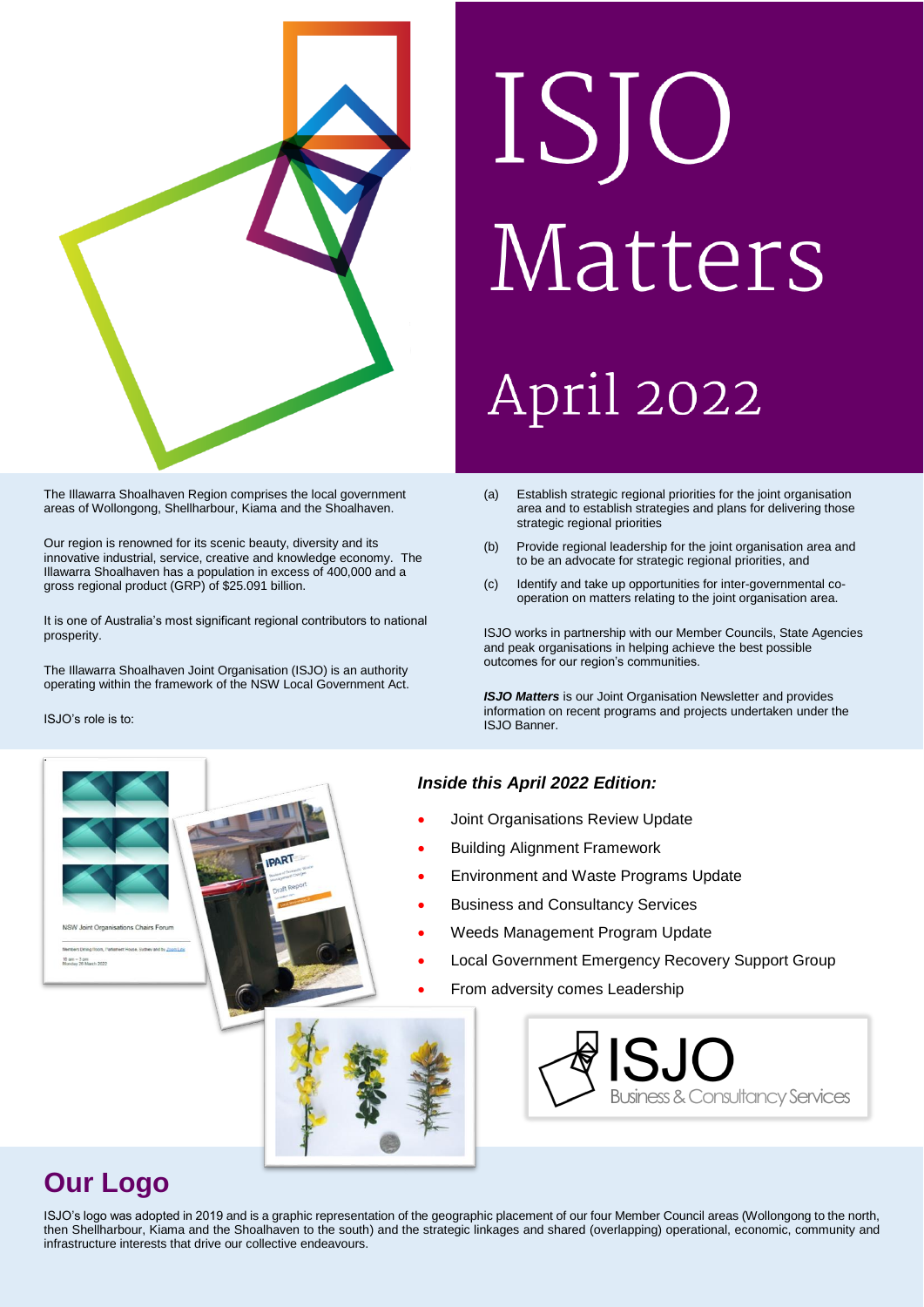# **Joint Organisations Review update**

At its 25 February 2022 Meeting the ISJO Board considered an update on the Joint Organisation Review commissioned by the Office of Local Government in 2022 and released by the Minister for Local Government in December 2022. A summary of the Review can be found in the [February 2022 Edition](https://www.isjo.org.au/assets/ea7d0995b8/ISJO-Matters-February-2022-Edition-v5.pdf) of *ISJO Matters*.

In the last few weeks a number of actions have taken place to accelerate the Review's implementation.

The principal activity has been the holding at Parliament House of a facilitated implementation workshop. The workshop, which took place on 28 March 2022 involved the Chairs and Executive Officers of the State's Joint Organisations together with representatives of the Office of Local Government and members of the State Agencies Group coordinated by the Office of Local Government and which will have oversight of the Review implementation process. Costs associated with the venue were met by the Office of Local Government and by the ISJO. The Department of Regional NSW funded the consultant facilitator. The ISJO was also responsible for coordination of the Parliament House workshop and the development of its business paper.



The State Agencies interagency group will now consider the outcomes of the workshop. The Joint Organisations Chairs Forum will also respond proactively to opportunities arising from the workshop for an enhanced collective voice for Joint Organisations throughout the State.

A number of Joint Organisations have now approached the ISJO for advice on a range of matters including strategy, income generation and means by which engagement with stakeholders can be enhanced. This advice will be provided progressively in the months ahead.

## **Building Alignment Framework**

As part of its obligations under the *Local Government Act*  and *Regulations*, the ISJO is required to review its Statement of Strategic Regional Priorities. The Statement of Strategic Regional Priorities sets out the vision for a region and provides an overview of the joint organisation's strategic work program to achieve this vision. It is a key tool for joint organisations and must be adopted in updated form within twelve months of a Local Government Election.

In our region and across the State a series of strategic plans, frameworks and guidelines are in place to manage the activities and resource allocations of Councils and State Agencies and to provide frameworks for the growth and development of regions, cities, towns and communities. These are all crucial documents with significant impact on the welfare and opportunities of all residents.



One of the potential issues associated with the existence of these plans is a lack of integration across strategies and a resultant potential absence of shared purpose and awareness across sectors. Partly in response to the requirement for our new Strategic Statement, partly in response to a requirement for our member Councils to review their Community Strategic Plans and in light of the Six Cities initiative to be implemented by the Greater Sydney Commission, the ISJO is partnering with the Illawarra Shoalhaven State Agencies Regional Leadership Executive to create a sense of shared narrative in our collective strategic planning.

Initially based on a mapping of all the plans to the framework of the Department of Planning and Environment's Illawarra Shoalhaven Regional Plan, the "Building Alignment" framework will identify within one coherent strategic framework the activities of all contributors to the development of our region and its place in the wider New South Wales community.

A detailed update on our Building Alignment framework will be provided in our next *ISJO Matters*.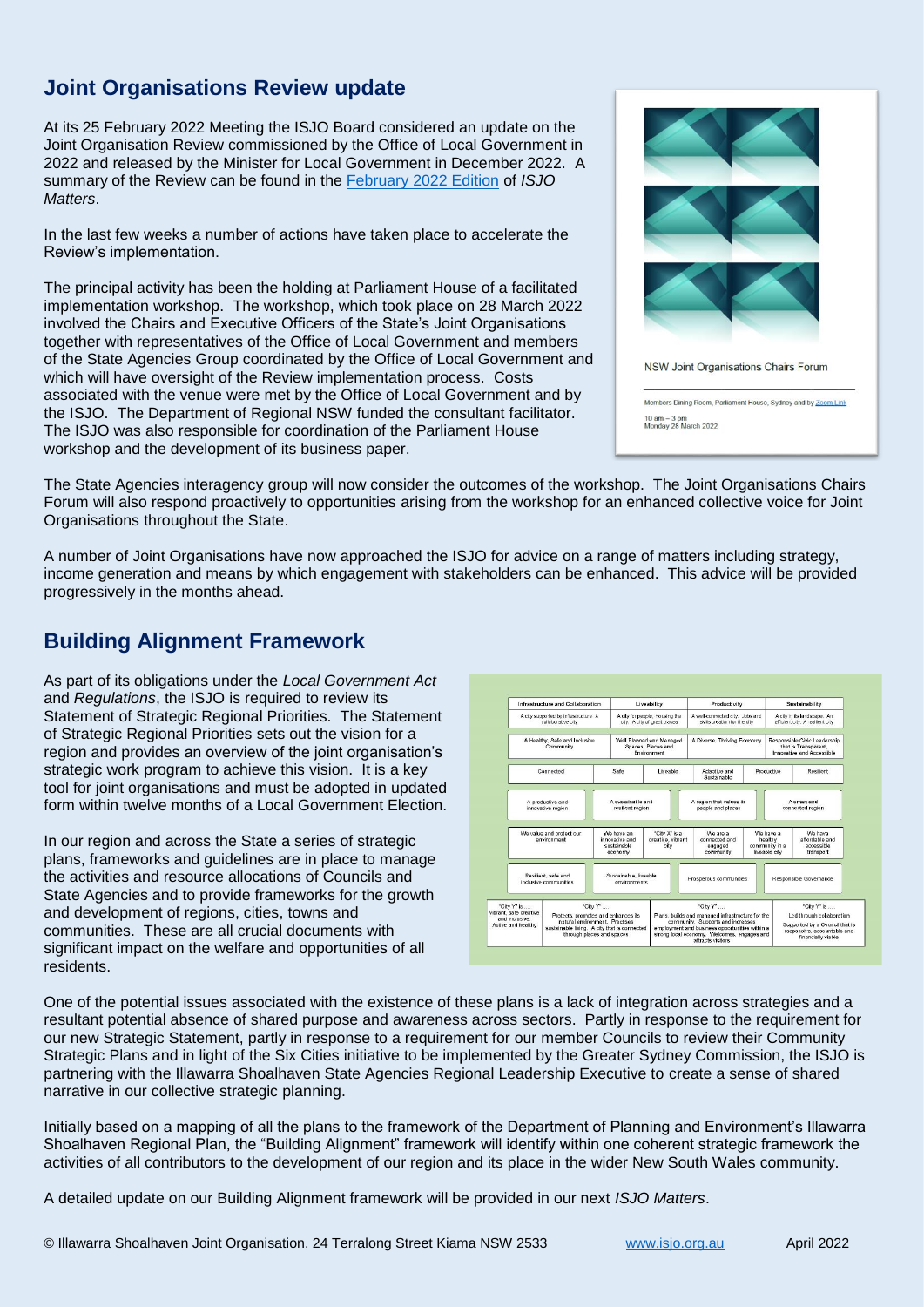# **Strategic Program Updates**

#### **Environment and Waste Programs**

**Keep Australian Beautiful Awards for Member Councils**



The Keep Australia Beautiful Awards were held in Albury on Saturday 5 March 2022 and two of ISJO's member councils won awards for their projects.

Wollongong City Council won the following awards:

#### **Communication & Engagement Award** –

Operation Nappy

#### **Response to Climate Change Award** –

Towards Net Zero, Climate Healthy City Overall Population Category E (>23,000)

A Shellharbour City community group – "Great Aussie Waste Challenge" – won the Resource Recovery and Waste Minimisation Award for Population Category E.

See [The Great Aussie Waste Challenge](https://www.thegreataussiewastechallenge.com/)

Green Connect were joint winners of the Community Spirit and Inclusion Award for their COVID Care Packages.

#### **Litter**



The EPA has awarded \$38,362 to ISJO to deliver a regional "own it and act" baseline model to assist three member Councils in modelling their current organisational baseline for litter prevention to address strengths and opportunities.

The project will develop a set of goals and an action plan to embed litter prevention within each organisation and to provide the EPA with key information regarding enablers and barriers within a local government environment.

Shellharbour and Wollongong Councils will also share in \$100,000 for a "love the lake" campaign. Shellharbour Council additionally received \$25,000 for cigarette butt litter prevention initiative. This initiative was based on a previous regional project.

#### **Water Sensitive Communities**

In 2019, the ISJO in collaboration with Wollongong, Shellharbour, Kiama and Shoalhaven Councils received a grant from LGNSW to implement the two-year regional program *Enabling Water Sensitive Communities*.

The ISJO's Water Sensitive Communities program is a critical component in managing growth in the region in a sustainable, resilient, and productive way while delivering livability (including urban heat) outcomes for our member council's communities.

While the grant project has now been completed, the commitment made by Councils through the management committee will see continued coordination to support the effective and efficient use of resources and to build collective capacity across and between the various organisations to enable strong leadership and guidance to industry and benefits to the community.

#### **Fee for service opportunities**

#### *Shoalhaven Council commercial glass capture project*

The ISJO team will be undertaking a regional assessment into the viability of increasing throughput of commercial and industrial (C&I) and construction and demolition (C&D) glass at the Shoalhaven Council glass processing facility. The benefits to Council from this project will not only be increased material throughput but also the promotion of Council's recycling facilities and capabilities as regional assets.

#### *Regional biomass capacity assessment from C&I and C&D sources (BlueScope)*

The ISJO is team will undertake an assessment into the availability of biomass and the viability of sourcing sufficient tonnages for blast furnace operations. The project will focus on the Illawarra Shoalhaven region with capacity to expand investigations if opportunities arise through the consultation process.

#### **Events Support**

ISJO assisted in the delivery of the Kiama bulky waste drop off event with casual ISJO staff working on site from 12 - 25 March at the Minnamurra facility.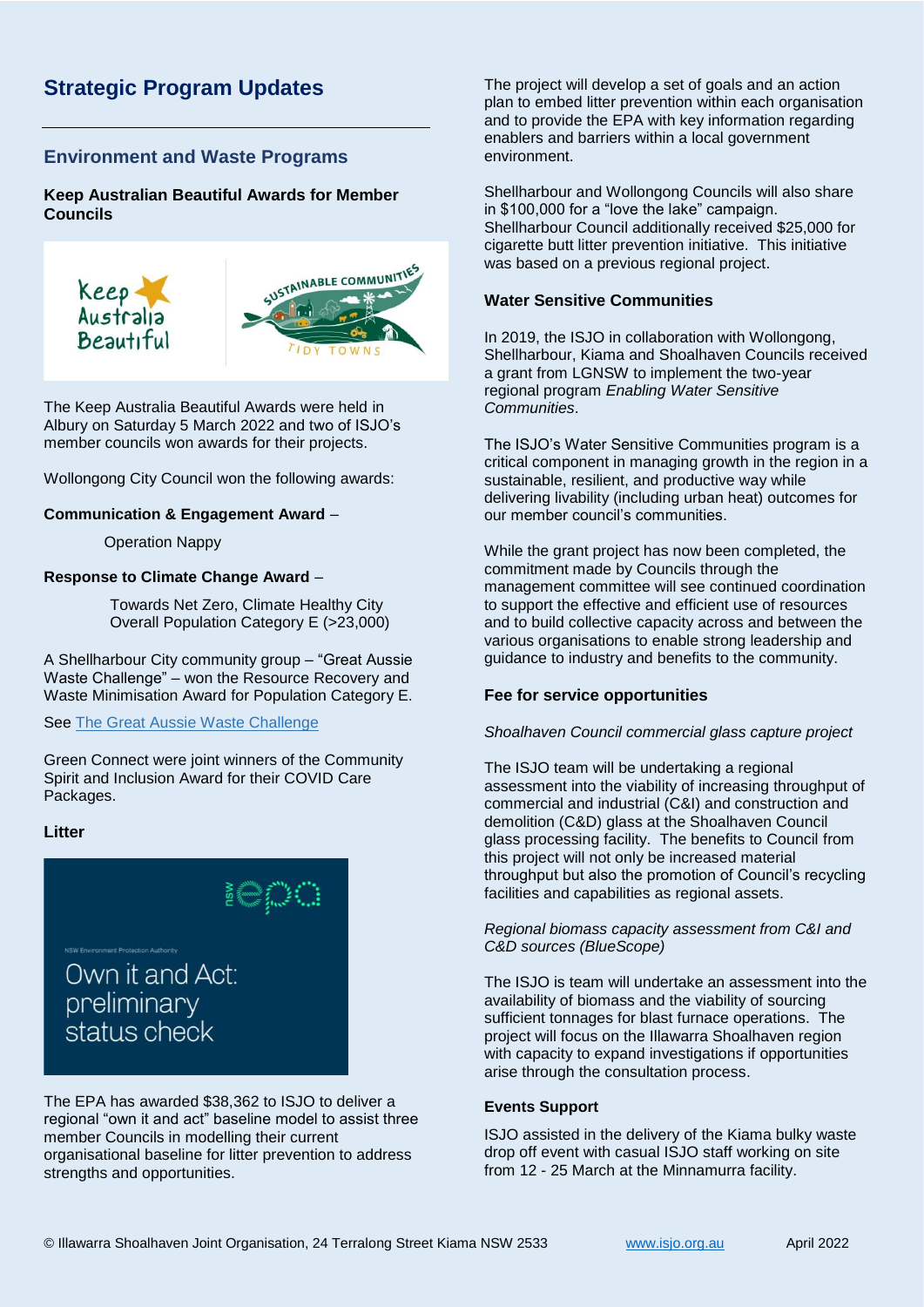#### **Community Recycling Centres (CRC)**

Storyboards have been completed in collaboration with Councils for localised and targeted media to increase recycling of household problem waste.

The creation of short videos and distribution via social media by Councils will create improved awareness of both the environmental benefits of diverting these items from landfill and the 365 day access to a free service for householders.

#### **Advocacy**

We are continuing to liaise with the EPA on the implementation of the Waste and Sustainable Materials (WaSM) strategy and have been involved in consultation on regional implementation, strategy development and funding models.

We are also currently framing a submission on behalf of the ISJO Councils on the IPART review of the domestic waste management charge and the NSW Resource Recovery Framework review.

Additionally, we will support Councils with any difficulties that may arise as a result of the NSW plastics ban effective 1 June 2022.

## **IPART review of DWM charges**



We have been working closely with our counterparts in both member Councils, State agencies and the wider regional groups to ensure an aligned approach to a

### **Business and Consultancy Services**

The ISJO is expanding the range of services it provides to member Councils and the wider local government sector and is now providing strategic and business planning services. This assistance is being provided at no cost to member Councils and partner organisations.

submission that will benefit our Councils now and into the future.

External influences such as CPI and fuel increases, duopolised recycling services and lack of investment, are all impacting local government's ability to maintain and improve service delivery to their communities.

A detailed report on this matter is included in Report 15.1 in the ISJO Board Business Paper for 1 April 2002.

A full copy of the Board Agenda may be found at **ISJO** [1 April 2022 Board Meeting.](https://www.isjo.org.au/assets/Uploads/3be62e206e/ISJO-Board-Business-Paper-1-April-2022.pdf)

#### **Regional Illegal Dumping Program**

Councils are reporting a steady increase in illegal dumping incidents in association with the recent "rain bomb" and ongoing storm events.

A new illegal dumping awareness campaign will commence next week. Casual staff from the ISJO office will be out and about with our e-bikes and trailer billboards conducting community engagement with various illegal dumping messages. A targeted social media campaign will be used to reinforce the messaging and track reach across the community.

#### **Asbestos**

We were successful in securing a grant to pilot a household asbestos collection program with the aim to remove small quantities of legacy asbestos across Wollongong, Shellharbour and Kiama LGAs. The program has concluded and a final report to the EPA is being prepared.

Over a three month period, 5.8 tonnes of asbestos were collected from 82 properties by a licensed asbestos removal company at a cost to the program of just over \$33,000 but at no cost to residents and at a huge saving in terms of potential illegal dumping and environmental damage.

This benchmark will support the development of a proposal to Councils for ISJO to continue the ongoing delivery of a household asbestos collection program.

The ISJO has been invited to present on the pilot program at the 2022 NSW Waste conference 2022 in May.



Future initiatives will focus on support for ethical conduct, sustainable practice and business development. These services will be provided on a free or fee for service basis depending on the client and Board policy.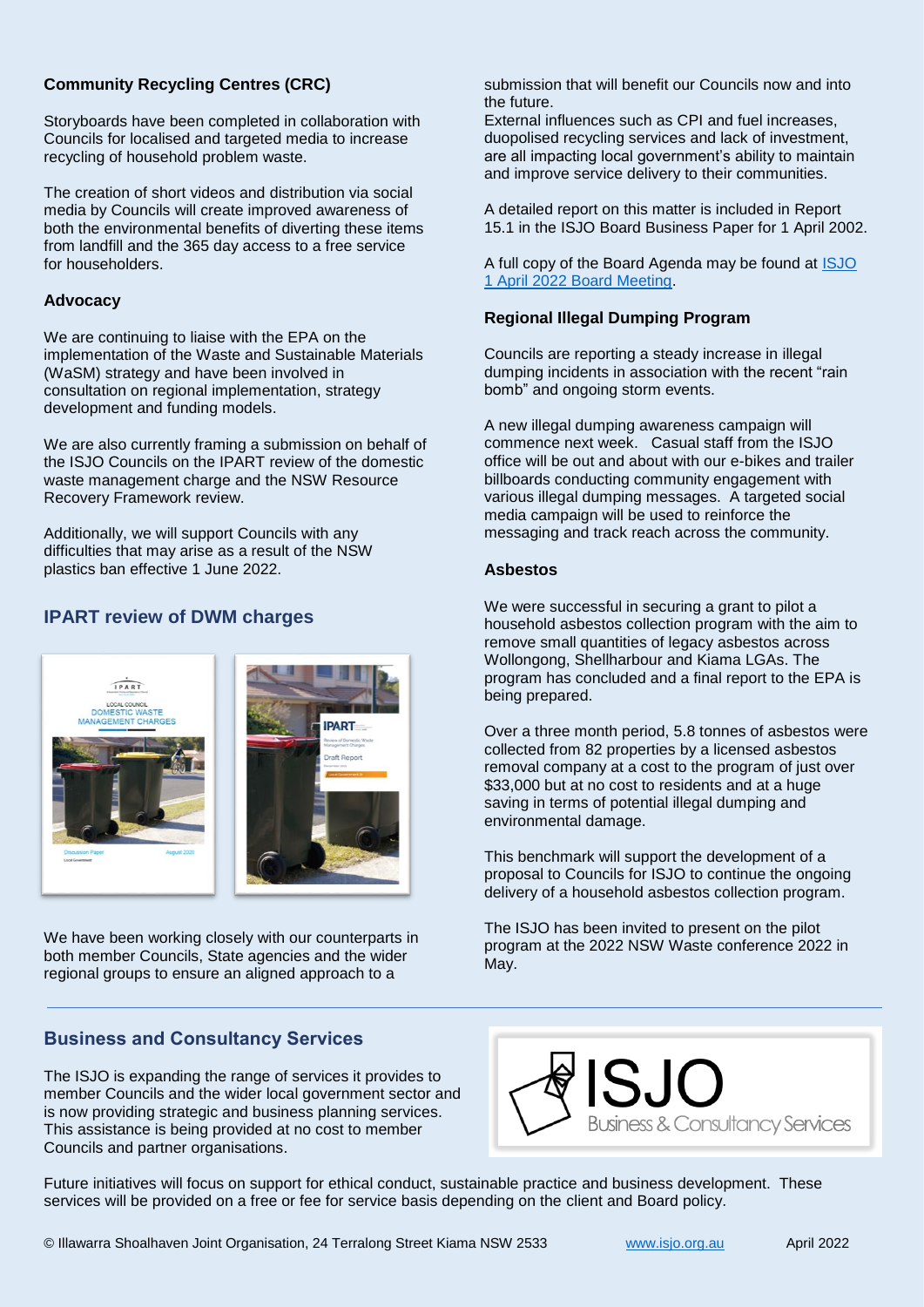## **Weeds Management Programs**

The ISJO – through its Illawarra District Weeds Authority (IDWA) business unit – is responsible for priority weed control in the Wollongong, Shellharbour and Kiama local government areas. To oversee supervision of the Authority's priority weed control program and to ensure constituent council obligations and responsibilities are being met, the IDWA provides secretariat services to a regional committee that meets quarterly. This regional committee facilitates communication, strategy sharing and organisational updates.

The IDWA is actively involved with the South East Local Land Services Regional Weeds Committee, being represented on both the Regional Weeds committee and the associated Weeds Action Program sub-committee.

IDWA staff hold casual positions on various working groups at State, regional and local levels providing valuable input and feedback on a range of weed related issues.



**[Groundsel bush](https://weeds.dpi.nsw.gov.au/Weeds/Details/67?msclkid=c12014a0afc511ec9a4662c7c74d2d62) [Parthenium Weed](https://weeds.dpi.nsw.gov.au/WeedImages/Details/595?NoWeeds=9)** 

A prime objective of the IDWA Policy of Control is to ensure, as far as practical, that residents meet their General Biosecurity Duty obligations and responsibilities with respect to priority weeds. To this end the IDWA is in constant liaison and consultation with a number of government agencies and private landholders with regard to priority weed management programs. This level of consultation is strengthened through the implementation of the NSW Weeds Action Program and in particular the focus on high risk pathways and high risk sites.

Good compliance has been achieved by most government agencies and private landholders with regard to the Authority's weed control programs. Most control works are implemented on a reactive basis following requests by IDWA staff. Some government authorities and private individuals have, however, proactively undertaken control programs on lands under their care and control prior to inspections taking place.



#### [Scotch broom, Cape broom and Gorse](https://weeds.dpi.nsw.gov.au/Weeds/Gorse?msclkid=a124b7b9afc811ec8ef1debe23b2b65c)

#### **Annual General Meeting**

Our regional committee held its Annual General Meeting on 18 March 2022.

Cr Cath Blakey from Wollongong City Council was elected Committee Chair at the meeting.

*Summary of Achievements:*

A number of key achievements for 2020/2021 were identified. These achievements included, but were not limited to:

- 1. Continued focus on regional and local weed control programs for private landholders and government agencies with 1,494 parcels of private and state land inspected and 299 compliance re-inspections undertaken
- 2. 812 parcels of council controlled lands were inspected of which 271 were found to have an infestation of one or more priority weed. 1,897 kilometres of roadsides and high risk pathways were inspected and treated for one or more priority weeds. 288 hectares of reserve lands were controlled. 31 priority sites were managed and protected
- 3. High Risk Pathways can be any linear feature in the landscape where weeds are spreading. They are generally heavily trafficked being main road, rail and river corridors that have a high risk of new weed incursions being introduced from external sources. 1,098 kilometres of high risk pathways were inspected in the reporting period.

We will be progressing to the new ISJO website in the coming months. In the meanwhile our present site [Illawarra District Weeds Authority](http://www.idnwa.com.au/) will continue to be updated to reflect changes in the legislation *(Biosecurity Act 2015)*, new priority regional and state species lists and ongoing stakeholder obligations and responsibilities.